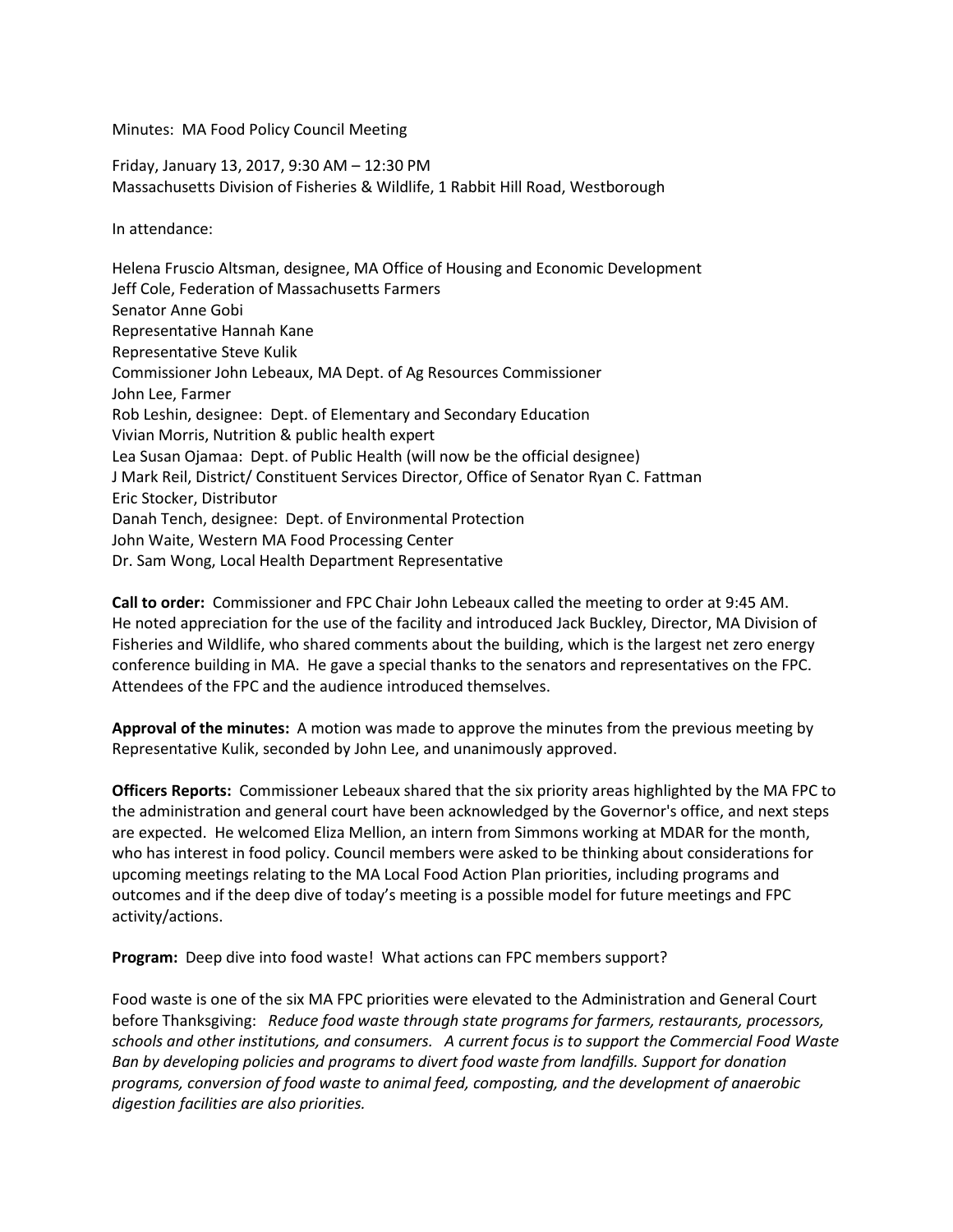John Fischer, Branch Chief, Commercial Waste Reduction & Waste Planning, DEP: Commercial Food Waste Ban: Progress Update, new infrastructure development and an analysis of economic activity supported by the ban.

As a result of the Commercial Organics Waste ban which took effect on Oct 1, 2014, fresh and perishable foods are being donated and rescued more frequently. The ban is part of a comprehensive approach to drive investment to divert disposal and hopefully eliminate the need for new solid waste facilities. Food waste is the biggest portion of our trash.

Discussion:

Noted and agreed that benchmarks and measurable criteria are needed to achieve goals.

Q. Are composting facilities monitored for odors? Facilities regulated under MA DEP are monitored. A trend is that other NE states are adopting bans so there is some regional collaboration and cross border work. There isn't much material coming to MA from other states.

Kristina Stefanski, Director of Quality Assurance for the Stop & Shop New England Division and Roger Beliveau, Distribution Manager: Implementation, challenges, and updated procedures.

Stop & Shop New England has a food waste model including closed-loop backhauling from retail stores to a SE MA digester. There are 214 retail locations and a distribution center in Freetown, MA. Recycling has taken place for 20 years, working with local farmers and MA DEP within the store facilities. Their permit allows 90 tons per day and they're now at 60 tons. It's a clean and sanitary process - done in the warehouses with a quick turnaround time. Bins of material are tracked to know the amount generated from each store. Employees are trained and the equipment depackages materials. The liquid goes to the digester and solid material is screened out. Water is reused. A goal is zero waste by 2020.

Discussion: Empty trucks backhaul materials from the stores to the digester, so no extra trips are needed. The facility meets a triple bottom line. A company called Divert oversaw the project. The cost per kilowatt generated is being calculated.

Lorenzo Macaluso, Director, Green Business Services, Center for EcoTechnology, Recycling Works program : Food waste as part of the MA Local Food Action Plan background, recommendations and CTE's role

The organization has been focusing on waste reduction for 40 years. Waste reduction assistance for businesses and institutions with waste ban compliance and to maximize diversion opportunities is provided. CTE is fully funded by DEP, with a focus on one-on-one technical assistance. The presentation was tied to several of the specific goals within the MA Local Food Action Plan that intersect with food waste. After all this time, it's still important to build awareness of these programs.

Gerard Kennedy, Director, Conservation & Technical Assistance, MDAR: Food waste ban and composting, opportunities and challenges: how proposed regulations are intended to address current challenges by farmers.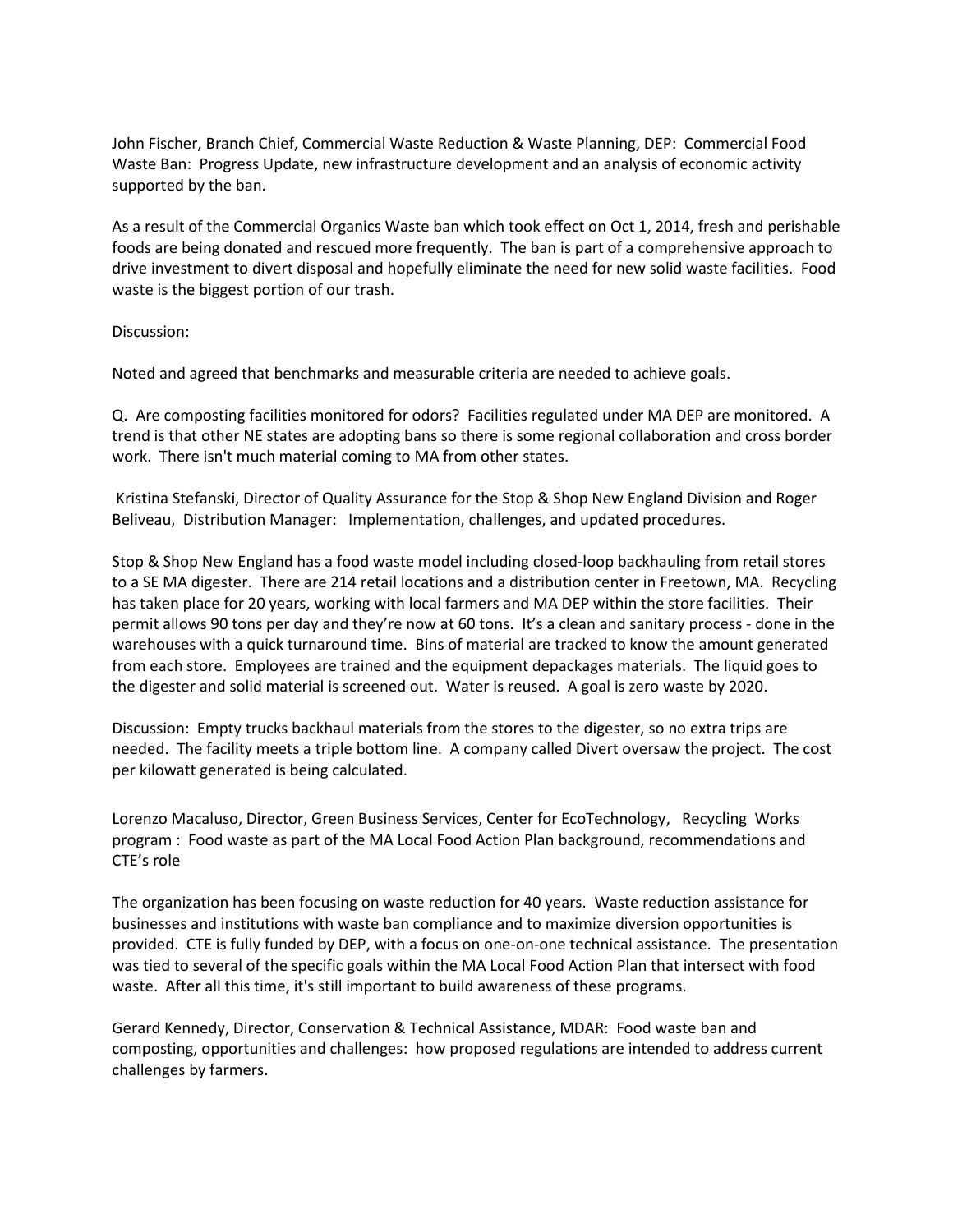Farmers have always been composters of both agricultural products and solid waste. The line is sometimes not clear. To take offsite materials may mean that the business is regulated by DEP. DEP and MDAR allow farms an exemption from solid waste exemptions. Dairy farms for example, need to take on solid waste for composting. The Ag Composting Registration program created a process to register on an annual basis, with a requirement that the operation be located on an agricultural unit, as well as follow compost guidelines. There are about 60 farms that are registered as ag composting operations. Four aerobic digesters in MA have excess capacity and are on dairy farms, three on APR farms and others are in development. The output is a soil amendment. The process allows farmers to diversity their income stream, partly from tipping fees and to sell that material or to save on soil amendments.

Discussion: What is the approach to nuisance complaints? There have been many adjustments after the hearing regulating to nuisance preventions. They are under review by MDAR. MDAR is also working to provide information about FMSA and manure regulations and how it relates to compost.

Winton Pitcoff, Director, MA Food System Collaborative with support from the Food Law and Policy Clinic at the Harvard Center for Health Law and Policy Innovation: Identifying potential policy priorities for action.

Waste is a topic throughout the Plan, and touches every part of the food system. Food waste is cyclic rather than linear. There are costs around surplus food such as storage, transportation, and food safety compliance. Tax credits could be offered for those who transport food for donation. MA could offer state-level tax incentives for food donations. Date labels on food products could be changed so that they could correspond to food safety. There are restrictions relating to date labels so it's hard to donate the food. MA could consider standardization of date labels. There should be statewide guidance on food donation, perhaps through an interagency task force. In schools, 25% of foods served are wasted, Thirty minutes is an optimal amount of time to eat and most schools have less. There are interesting offer versus serve models and schools conducting waste audits. It would be interesting to create a state-wide food waste challenge. An emphasis on education is important so that the public is aware of food waste and food recovery. An app called Food Spoiler Alert find places to donate food with a short shelf life. Education Resource: Keeping Food Out of the Landfill: Policy Ideas for States and Localities.

Discussion: The app is all about keeping materials out of the waste stream. If there is draft legislation relating to use -by, sell -by, expiration date legislation, it would be helpful. There are a few state representatives considering date label legislation.

Public comments: A regional EPA representative commended MA on food waste initiatives. In regards to compost, the regulatory review is still open and deals with a specific situation under active review. Senator Anne Gobi shared that Senator Chandler wants to be sure her concerns are noted and her support for the town of Northborough. Commissioner Lebeaux has been in contact with Senator Chandler to note the concerns. Stephanie Bacon from the public health department of Westborough described a situation in Northborough and asked what they can do. They would like regulations rather than guidelines and considerations for a buffer zone if an operation is close to a residential area. Senator Chandler hopes to file a bill relating to regulation.

Senator Donahue's office has draft legislation relating to liability related to donations, use by dates and the offer v. serve issue. Bill numbers have not yet been assigned. Language relating to expiration dates needs to be based on scientific information. This topic is being addressed at the federal level, as well as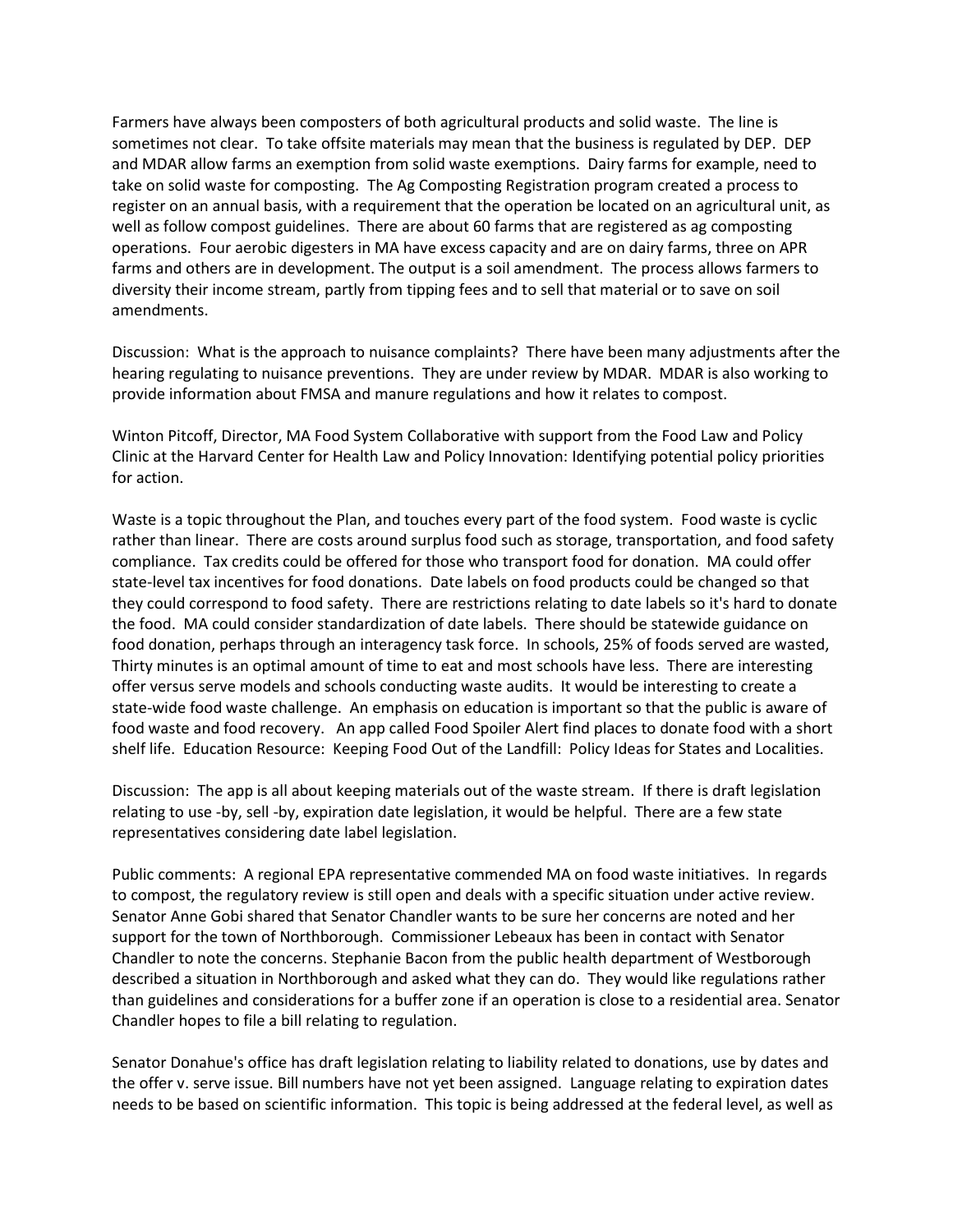by CT and ME. Could ServeSafe include food donation guidelines? It could potentially be an easy, lowcost opportunity for the state; however ServSafe is based on a national program curriculum. Perhaps MA DPH could develop policy guidance.

Commissioner Lebeaux thanked all the speakers and their contributions for a meeting with very strong content.

Discussion: A White Paper, based on the presentations today, could be generated for the FPC to accept and post. Representative Kulk suggested it could be valuable to legislators with initiatives that might become legislation. Senator Gobi agreed. A White Paper supports the MA FPC focus on six broad recommendations, with one relating to food waste. Winton Pitcoff offered to assist as needed with language relating to tax credits. The industry of waste diversion can be an economic engine. There are so many places where food and food waste intersect that will hopefully lead to further cooperation on any problematic issues.

The MA FPC decided to have a white paper or summary document developed, based on the discussions and coordinated by Eliza Mellion, Simmons Intern, to be reviewed at an upcoming meeting, discussed, potentially accepted and posted.

#### **New Business**

Comments on programming moving forward: The FPC agreed that it was a good framework to focus on one priority per meeting. At the next meeting, March 10 at UMASS Amherst, there will be a focus on the MA Local Food Action Plan priority relating to increased procurement of local foods by institutions and municipalities.

The FPC as a whole cannot lobby, however individual non-agency members can. In terms of lobbying to match funding recommendations with the MA Local Food Action Plan priorities, most decisions have already been made and the budget will be released January 25. This is the third budget which doesn't have a lot of program specificity or earmarks. They will be added by legislators during conference or as part of budget hearings. FPC priorities are important to be able to advise the administration and the legislature on policy and budgets.

### **Old Business**

### **Announcements**

March 3, Massachusetts Maple Kick Off, Friday, Steve's Sugar Shack, Westhampton, 10:00 AM. [www.massmaple.org/](http://www.massmaple.org/) Commissioner Lebeaux will tap the first tree of the season!

March 4, Saturday, 5th Annual Massachusetts Urban Farming Conference (UFC), Northeastern University Curry Student Center, Boston, is designed to advance the opportunities and address the barriers involved in cultivating a resilient and thriving Urban Farming sector. Rose.Arruda@state.ma.us.

March 7 - 9, [Sixth Biennial New England Agricultural Marketing Conference & Trade Show, Sturbridge,](http://www.harvestnewengland.org/events)  [MA](http://www.harvestnewengland.org/events) <http://www.harvestnewengland.org/events/>

March 10, MA Food Policy Council Meeting, Amherst